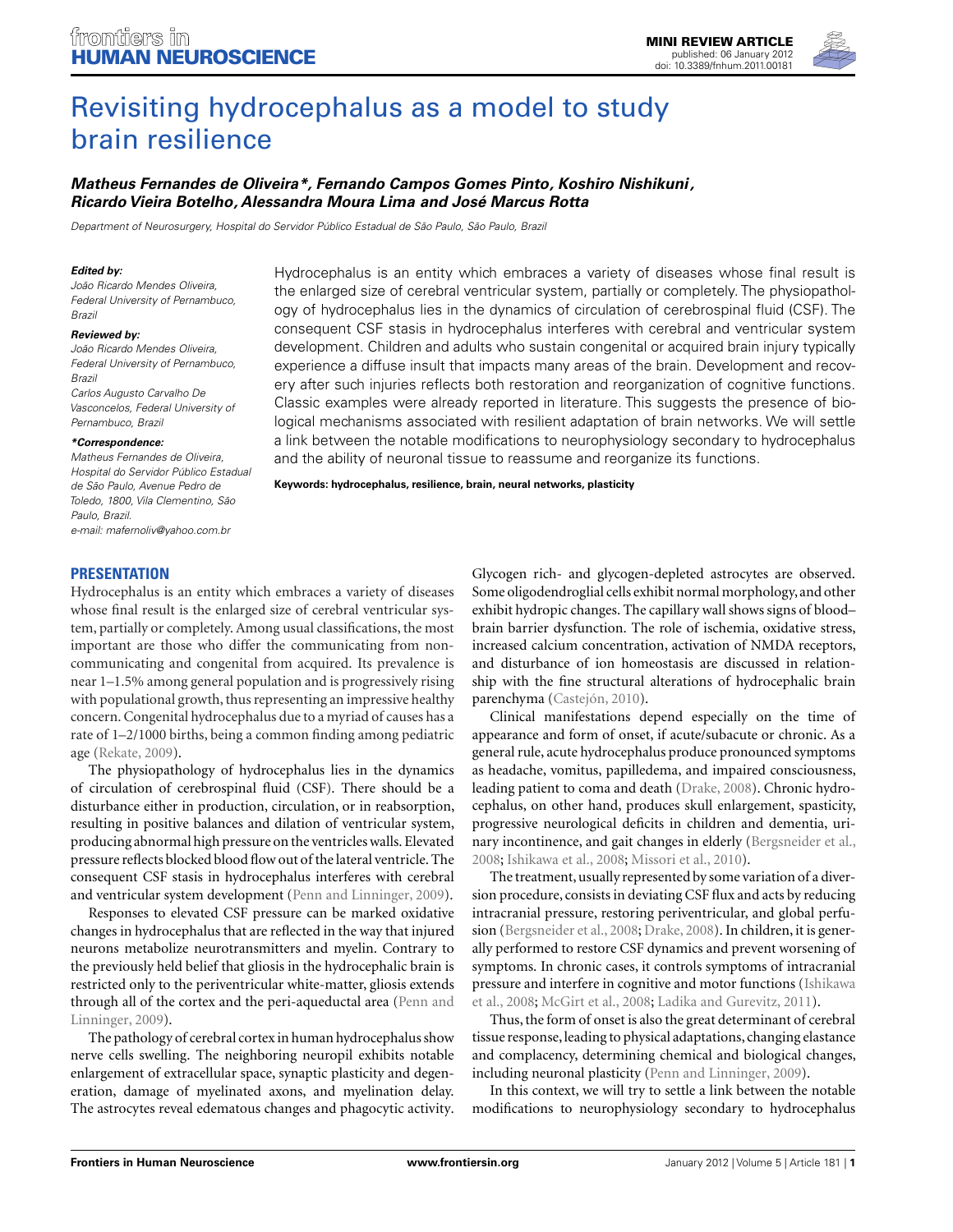and the ability of neuronal tissue to reassume and reorganize its functions toward adaptation.

## **HYPOTHESIS**

Computational models such as the "small-world" and "scale-free" network might explain clinical resilience in various situations [\(Friston and Price, 2003](#page-3-0); [Noppeney et al., 2004;](#page-3-0) Achard and Bullmore, [2007](#page-3-0); [Van den Heuvel et al., 2008\)](#page-3-0). Small-world networks predicts that neuronal cells are engaged in clustered connectivity with fewer long-range connections [\(Friston and Price](#page-3-0), [2003;](#page-3-0) [Achard et al.](#page-3-0), [2006](#page-3-0)). Thus, there would be a shorter path length between any pair of neurons or Brain regions, resulting in higher dynamical complexity, lower wiring costs, and resilience to tissue insults. A scale-free network is characterized by the existence of a small number of nodes having more connections than the other nodes. The nodes that have such a high connectivity degree are referred to as hub-nodes and are suggested to play an important role in the overall network organization [\(Friston and Price](#page-3-0), [2003](#page-3-0)).

Brain resilience may be also the final result of processes such as redundancy, degeneracy, and pluripotentiality of neural systems [\(Friston and Price](#page-3-0), [2003](#page-3-0); [Noppeney et al.](#page-3-0), [2004](#page-3-0)). Another possible mechanism would be the local neurogenesis already reported in structures such as the basal ganglia, with preferential distribution in sub-regions of the ventral striatum [\(Stopczynski et al., 2008](#page-3-0)).

## **SCIENTIFICAL BACKGROUND**

Neuronal plasticity is a continuous process where the central nervous system learn skills and remember information, structure neuronal networks in response to environment, and recover from brain and spinal cord injuries, being a fundamental tool in brain resilience to lesions [\(Johnston, 2009\)](#page-3-0). Basic mechanisms that are involved in plasticity include neurogenesis, programmed cell death, and activity-dependent synaptic plasticity [\(Wojtowicz,](#page-3-0) [2011\)](#page-3-0).

Clinical examples of adaptive neuronal plasticity include reorganization of cortical maps of the fingers in response to practice playing a stringed instrument and constraint-induced movement therapy to improve hemiparesis caused by stroke or cerebral palsy [\(Ewing-Cobbs et al., 2003](#page-3-0); [Johnston](#page-3-0), [2009\)](#page-3-0). Hydrocephalus, congenital or acquired, represents a model of brain resilience too, once transient or permanent perfusional deficits generate structural and/or functional injuries, being partially or completely compensated by remaining cortical areas [\(Ewing-Cobbs et al.](#page-3-0), [2003\)](#page-3-0).

Much evidence shows that the brain has an astounding ability to modulate cognitive and motor skills after acute insults, during insidious neurodegenerative processes, psychological stress, or even [along the aging course \(Price and Friston, 2002;](#page-3-0) Meunier et al., [2009;](#page-3-0) [Oliveira et al.](#page-3-0), [2011](#page-3-0)). Permanent and transient lesions caused by strokes, tumors, head trauma, and hydrocephalus are good models to understand how the compensation process works, following focal or even broader damage [\(Price and Friston](#page-3-0), [2002;](#page-3-0) [Oliveira et al., 2011](#page-3-0)).

Classic examples were already reported in literature. John Lorber (1915–1996), a British pediatrician recognized by his work with spina bifida and ethic issues in Sheffield University, had the opportunity of attending two young children with hydrocephalus presenting with normal mental development for their age. In both children, there was no evidence of a cerebral cortex, which was

filled by CSF. One of the children died at age 3 months, the second at 12 months. Later, a young man with macrocephaly was referred to Lorber [\(Lewin](#page-3-0), [1980](#page-3-0)). Although the boy had an IQ of 126 and had a first class honors degree in mathematics, he had "virtually no brain." Thus, he thought, there should be a tremendous amount of redundancy or spare capacity in the brain. These ideas were shared with scientifical community in a pediatric conference in 1980. Later in the same year, his ideas were published by Roger Levin in Science magazine.

Additionally, Norman Geschwind (1926–1984), an American neurologist at Boston's Beth Israel Hospital known for his works with behavioral neurology, also stated a certainty of capacity for reassigning functions following trauma and injuries in the brain, what should represent a high level of organization of cerebral tissue in order to promote adaptation [\(Berker et al.](#page-3-0), [1992\)](#page-3-0).

Other reports even generate a scientifical query in the past, where the main question was the seemingly normal brain function with remarkable images of hydrocephalus and congenital malformations [\(Lewin, 1980](#page-3-0)). For example, scans of a 44-year-old man's brain, showed fluid-filled ventricles, leaving little more than a thin sheet of actual brain tissue. He was married and father of two children, and worked as a civil servant. The man went to a hospital after he had mild weakness in his left leg. He used to have a shunt inserted into his head to drain away hydrocephalus as an infant and was removed when he was 14. Intelligence tests showed the man had an IQ of 75, below the average score of 100 but not considered mentally retarded or disabled, either [\(Feuillet et al.,](#page-3-0) [2007\)](#page-3-0). In **[Figure 1](#page-2-0)**, we try to illustrate this scene by presenting the brain parenchyma of a normal subject followed by the brain of a normal subject with impressive hydrocephalus (Oliveira et al., unpublished data) and then an equally impressive hydrocephalus of a patient with profound symptoms (Oliveira et al., unpublished data).

The surprising question is that patients with very similar neuroradiological aspects may present with different and complex neurological impairments, from motor to cognitive.

# **DISCUSSION**

Some important discussions about symptoms in hydrocephalic and non-hydrocephalic patients were already reported. Previous studies of 10 sets of twins discordant for hydrocephalus in early life displayed differences in quality and quantity of development of verbal versus non-verbal cognitive functions, birth order, and hand and eye preference [\(Berker et al., 1992](#page-3-0)). The differences between those discordant twins seems to indicate systematic changes in pre-, peri-, and/or early postnatal organization and development of hemispheric function [\(Berker et al., 1992\)](#page-3-0).

Other study considering the development of five language domains (word finding, fluency and automaticity, immediate sentence memory, understanding of grammar, and metalinguistic awareness) was held in children and adolescents, 75 with hydroceph[alus in the first year of life, and 50 normal controls \(](#page-3-0)Dennis et al., [1987\)](#page-3-0). The results revealed a limited resilience of language to the effects of early hydrocephalus [\(Dennis et al., 1987\)](#page-3-0).

#### **OUTCOME**

In adult hydrocephalus, especially idiopathic normal pressure hydrocephalus (INPH), it is observed recover after shunting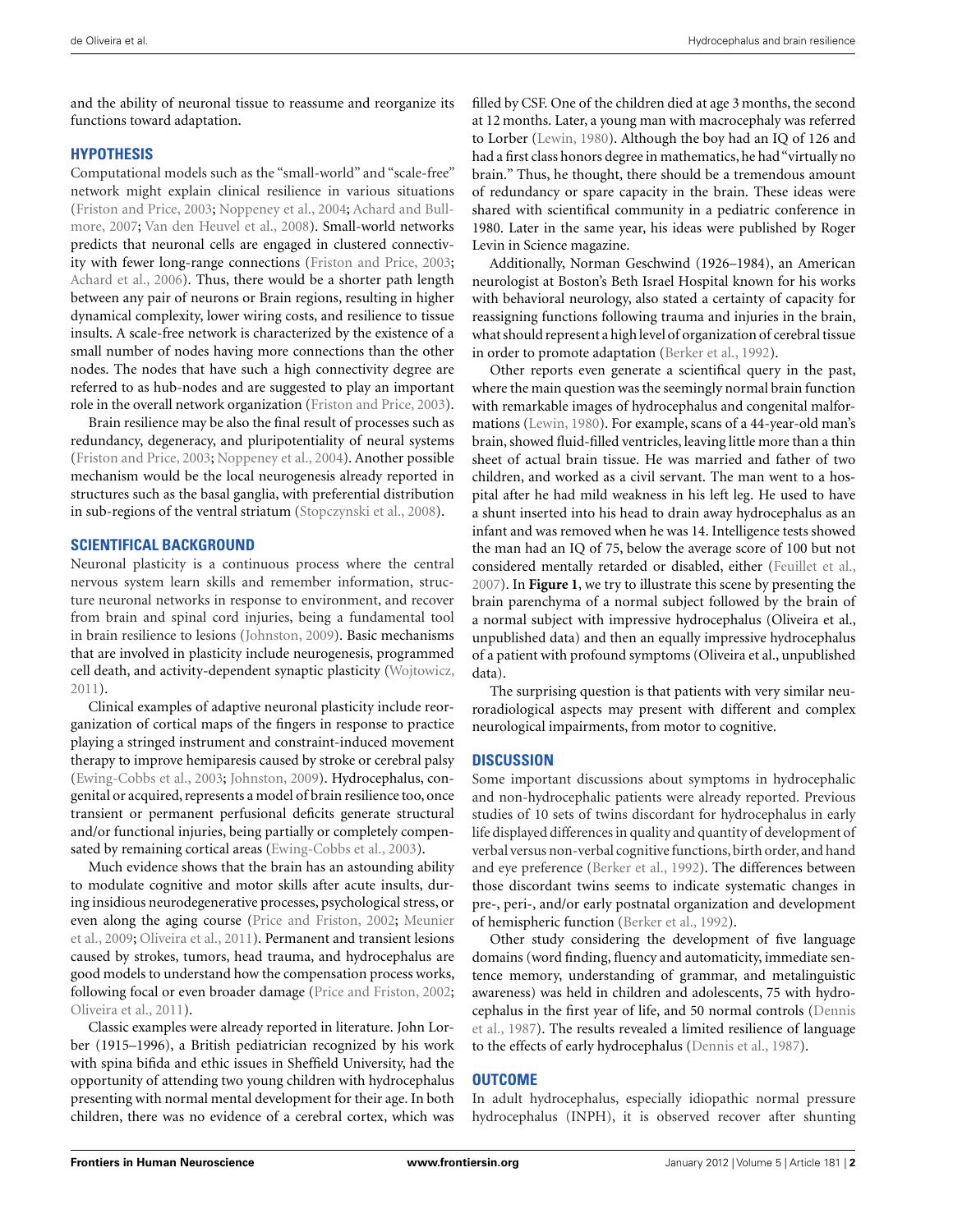<span id="page-2-0"></span>

**FIGURE 1 | The contrast among a normal brain in a normal adult (left), the brain of a normal man with impressive hydrocephalus (Oliveira et al., unpublished data; middle), and an equally impressive hydrocephalus in a 54-year-old man with deep cognitive and motor impairment since childhood (right; Oliveira et al., unpublished data).**



procedu[res,](#page-3-0) [which](#page-3-0) [represents](#page-3-0) [proof](#page-3-0) [of](#page-3-0) [brain](#page-3-0) [resilience](#page-3-0) [\(](#page-3-0)Bergsneider et al., [2008;](#page-3-0) [Ishikawa et al.](#page-3-0), [2008;](#page-3-0) [Ladika and Gurevitz, 2011](#page-3-0)). A study displayed significant improvements at follow-up demonstrated on tests of verbal memory as well as in one test of psychomotor speed. Eight of 10 patients showed improvement by more than 1 SD on at least one memory test. Six of 10 patients improved significantly on more than 50% of the tests administered [\(McGirt et al., 2008;](#page-3-0) [Simon et al., 2009](#page-3-0)). Our own experience with INPH shunting is also in accordance with literature results. Patients elected for surgery and with good response after execution of tap test in the pre operatory period, usually present a remarkable recovery in cognitive and especially motor functions gradually (Oliveira et al., unpublished data). In a report, there was a significant reversal in neuropsychological test scores with increased brain volume and increased regional cerebral glucose utili[zation](#page-3-0) [in](#page-3-0) [several](#page-3-0) [brain](#page-3-0) [regions](#page-3-0) [after](#page-3-0) [shunting](#page-3-0) [of](#page-3-0) [INPH](#page-3-0) [\(](#page-3-0)Simon et al., [2009;](#page-3-0) **Figure 2**).

Rat models of chronic hydrocephalus suggested that disturbance in the postsynaptic integration processes, rather than axonal conduction or synaptic transmission, are more important for the production of the neurological deficits seen in chronic hydrocephalus [\(Kaye et al., 1990](#page-3-0); [Miller and McAllister](#page-3-0), [2007;](#page-3-0) [Kondziella et al., 2008\)](#page-3-0). In the same models, it was found impaired hippocampal plasticity [\(Tsubokawa et al.](#page-3-0), [1988\)](#page-3-0).

Recent evidences also hypothesize the role played by dopamine D2 receptors in normal pressure hydrocephalus. In NPH, D2 receptor down regulation was attenuated at 1 month after shunt surgery [\(Nakayama et al.](#page-3-0), [2007\)](#page-3-0). A PET study showed significant increases of glucose metabolism in the cerebral cortical areas after surgery and a micro dialysis study showed a postoperative reduction in the glutamate content of the cerebral cortex, pointing that shunting and consecutively better regional perfusion reestablish the citoarquitecture and synthesis of dopamine D2 receptors, attenuating motor dysfunctions [\(Nakayama et al., 2007\)](#page-3-0).

# **CONCLUSION**

Therefore, several examples can be elicited to assign neural plasticity and resilience applied to hydrocephalic models, reassuming concepts of basic neurophysiology and discussing neural networks and integration, regeneration of neuronal tissue, and resilience to injuries. Degeneracy and resilience are probably continuous and simultaneous events taking part in this complex process.

We should not forget that, as long as there are large hydrocephalic, tumoral, traumatic, and ischemic samples of brain resilience and recovery, there are also cases of specific and punctiform lesions, sometimes only seem in high definition image studies, causing aggressive impairment of neurological function, even compatible with death.

Clinical experience and experimental models have already shown the resistance of the brain tissue to injuries, acute or chronic. Until now, what we have summarized are pieces of individual reports and atypical manifestations of neurological diseases. Doubtlessly, further multicenter investigations will be needed to clarify the infinite questions asked about neuronal tissue physiology.